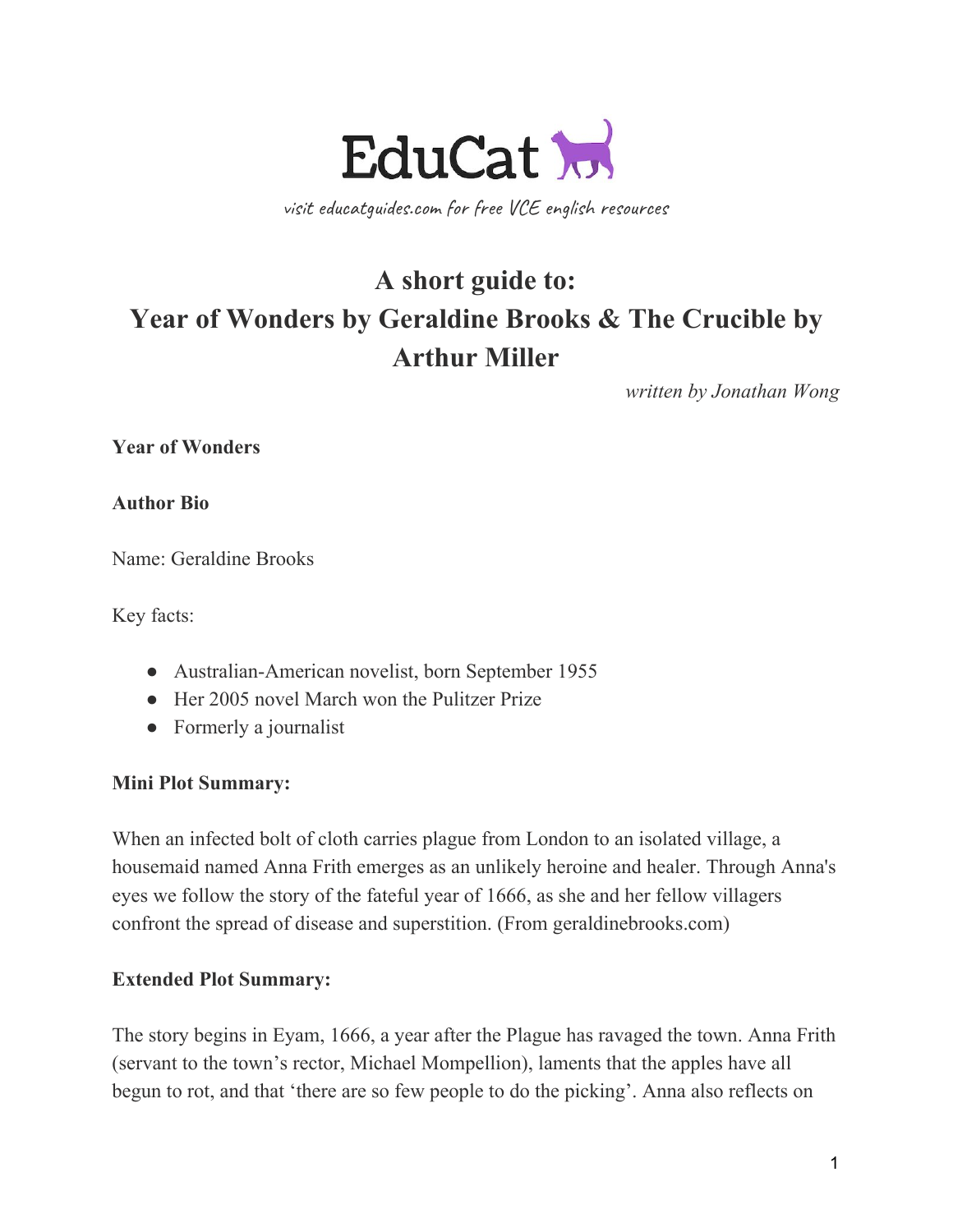the death of her husband, Sam (two years ago), and of Elinor Mompellion, who died very recently.

The narrative shifts back in time to the season of spring, 1665. George Viccars, a tailor from London, has come to Eyam and is boarding at Anna's house. He is 'clean and neat' and a 'modest man' and Anna '[values] his kindness'. Anna is absorbed by her 'reawakened feelings' for George, but before any romance can develop between them, he falls into a 'weakened state' and eventually dies.

Prior to his death, George instructed Anna to 'burn [all the clothing]' he made, but she ultimately concludes that she 'had no right to withhold it from [the townspeople]'. The plague quickly spreads throughout the village as a result, and many people soon fall gravely ill. Among the dead are the children of the Hadfields (Anna's neighbours), and Anna's children, Jamie and Tom, soon die, too.

Fear spreads throughout the town, culminating in an incident where the town's healers - Mem Gowdie and Anys Gowdie - are killed. The townspeople believe that Mem is a 'quack physician' and a 'witch [who] consorted with the Devil's spawn', and they decide to 'swim her' in the lake (i.e. drown her). Anys Gowdie is '[hanged] … with her own rope'. Michael Mompellion arrives at the scene and chastises the men who killed them, among which are John Gordon, Brad Hamilton and Martin Highfield.

Michael convinces the town to quarantine themselves against the Plague. He calls it a 'trial' of God that the villagers must overcome, and asks them to 'not flinch' and 'not fail'. Everyone agrees to this quarantine except for the Bradfords, who '[slip] out of the church unnoticed' and escape to Oxfordshire. Michael urges Colonel Bradford to 'reconsider [his] departure' but he responds that he must '[safeguard] what is mine'.

Anna assists Elinor in tending to the sick villagers. At one point, she is required to help midwife the baby of Mary Daniel. Anna discovers a piece of parchment in the possession of Kate Talbot - it has a spell written on it ('Abracadabra'), which someone has sold to her, and Anna chides Kate for believing 'these wicked follies'.

Anna turns to poppy oil to ease her pain. When she ventures out to the home of the Gowdies looking for more of it, she finds Elinor there, too. Anna is ashamed of her selfishness ('I came here not seeking herbs to help others … only myself') but Elinor is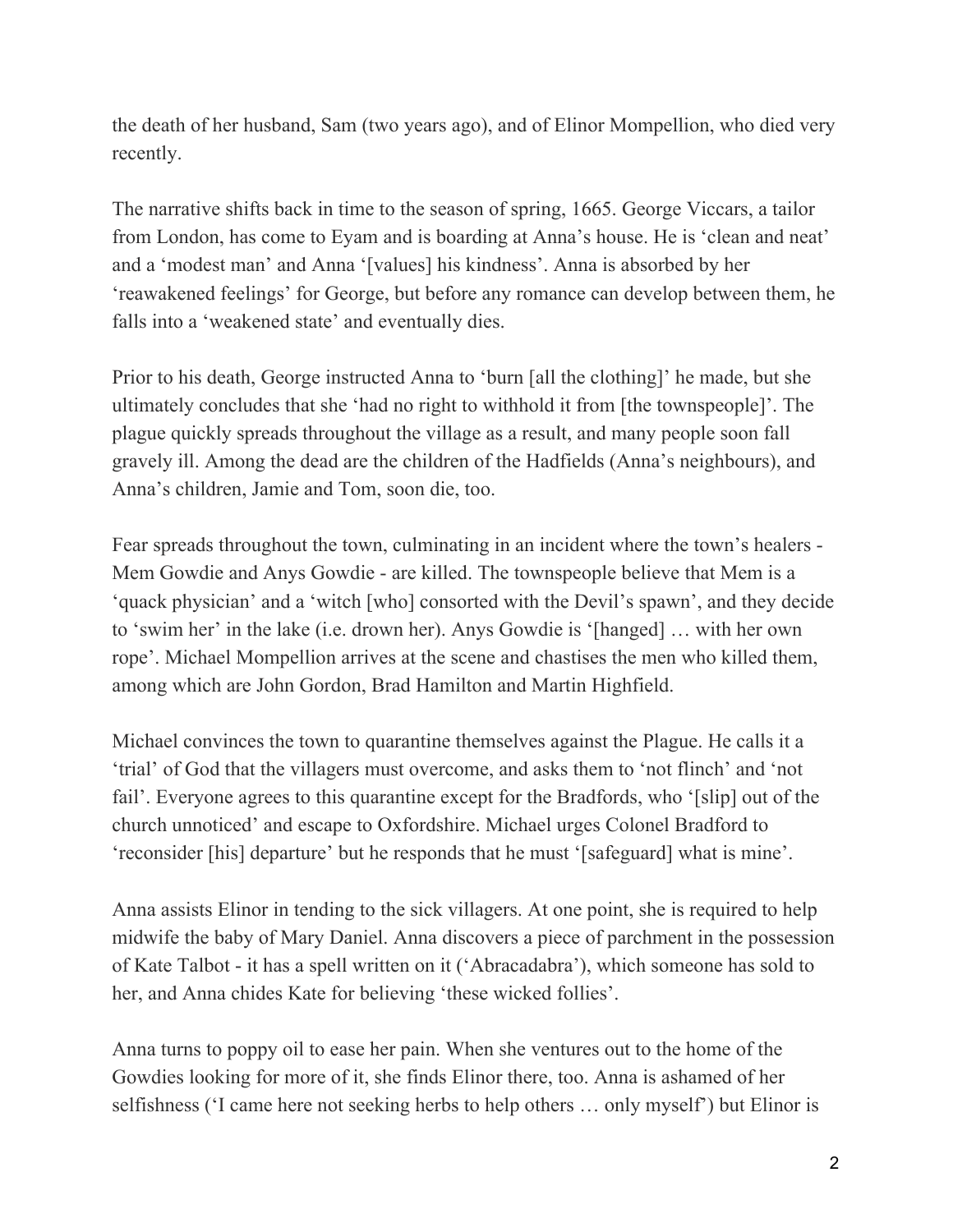understanding, and proceeds to confess that she has also turned to poppy in the past in order to numb her pain.

Elinor tells Anna a story from her past: when she was younger ('just fourteen'), Elinor had a premarital affair which resulted in a pregnancy - and subsequent abortion - wherein she 'violated [her] own body with a fire iron'. Due to this incident, Elinor can no longer have children, and she tells Anna that it was gracious of Michael to still marry her in spite of this transgression. Anna and Elinor work together to help the town, and they do a lot of good for other people. They help retain the mining rights for an orphaned child named Merry Wickford - they do this by '[drawing] a dish' of ore from the Wickford mine themselves.

The town sexton dies, having been over-exhausted from digging graves. Joss Bont, Anna's father, becomes the new grave-digger for the town. But Joss ends up charging a 'thieving price' for his services and Anna laments that he has 'no check on his increasing greed'.

Soon enough, Joss attempts to bury a man named Christopher Unwin alive - he does this in order to rob Unwin's house. Among the things Joss steals are a 'silver ewer', a 'silver salt dish' and 'two brazen candlesticks'. He is subsequently charged for theft, and he is impaled by the hands to Unwin's mine. He dies of exposure.

It turns out that Aphra Bont is the person selling fake charms to the villagers, and Elinor is disbelieving that someone would '[prey] upon their desperate fellows' in such a way.

Anna reflects that 'fear took each of [them] differently' - Andrew Merrick ventures off to live alone in a 'hut he built for himself', Jane Martin becomes an 'alehouse haunter, seeking insensibility in the pot'. But John and Urith Gordon take the 'queerest path' of all - they flagellate themselves with 'spikes … like a fishhook' because they believe 'self-punishment [can] allay God's wrath'.

Jane Martin is 'too drunk even to cover her nakedness' and Michael condemns her behaviour. He calls her a 'sinner' and states that 'she has taken the pure vessel of her body and filled it with corruption'.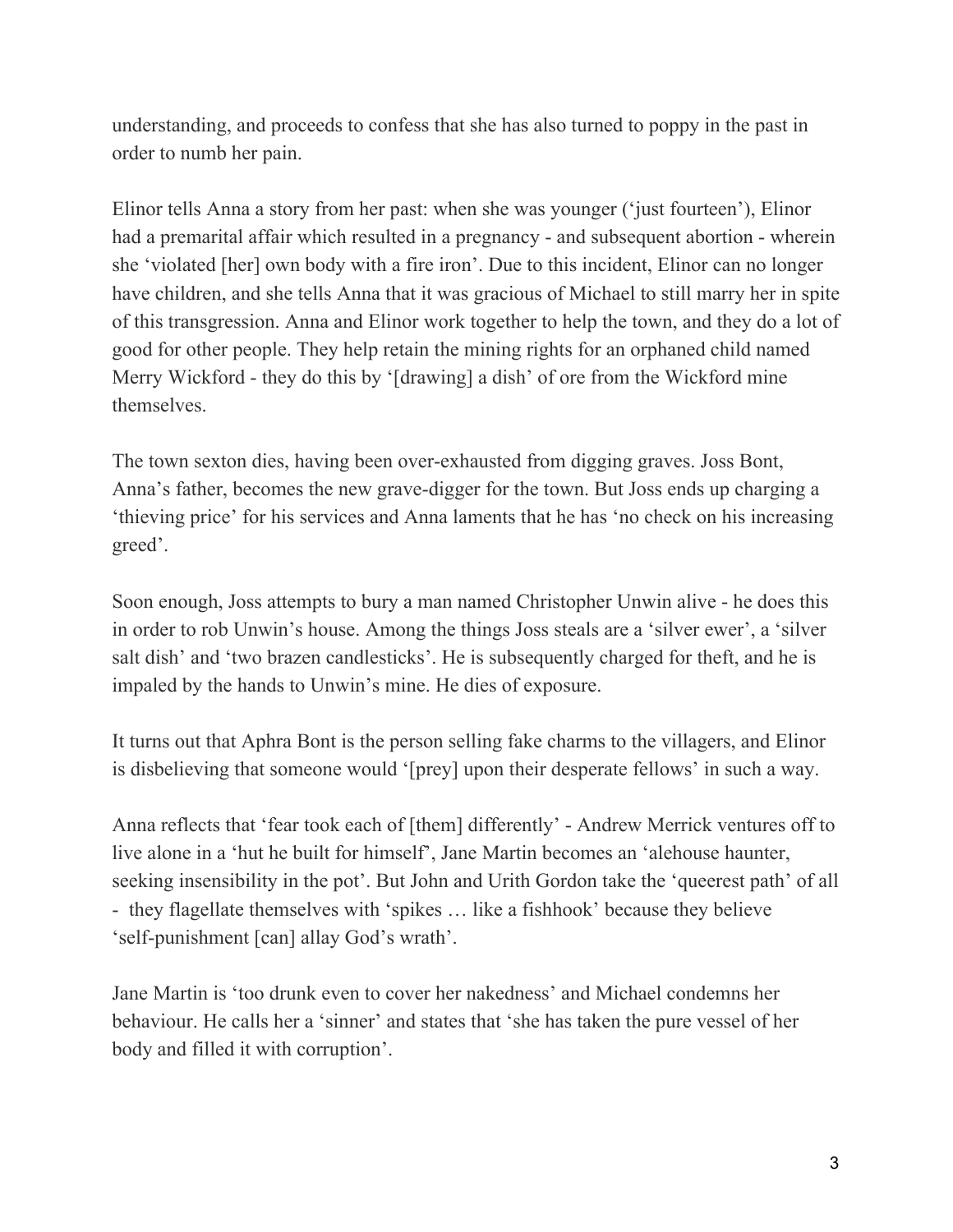Michael tells the village that 'we must undertake here a great burning', and so the town proceeds to set fire to most of their possessions until they are 'stripped bare indeed'.

Aphra is discovered to have been the person selling fake charms, and she is chastised by the whole congregation, who hurl insults at her. Michael then '[errs, and errs] grievously' - he allows Brand and Robert to '[confine Aphra] until her hearing the next day'. Brand and Robert throw Aphra into a sewer pit, filled with pig droppings, and by the end of her ordeal she is a 'gibbering, broken thing'.

Aphra's daughter (Faith) dies from the Plague, and she is 'strung up like a puppet' by the crazed Aphra, who '[tries] to mask the dead, black Plague flesh with some kind of chalky paste'.

The Plague begins to subside - the townspeople gather for worship, and Anna notes that 'for the first time in almost a year, there was not one newly missing face'. Aphra arrives at the gathering 'clutching the maggoty remnants of her daughter's corpse' in one arm, and she wields a large knife in her other hand.

'Wild in her new frenzy', Aphra swings her knife at Elinor and slashes her throat, killing her. She then '[turns] the knife on herself and [sinks] it to the hilt, deep into her chest'.

The narrative moves forward to autumn of 1666. The Plague is past, but Michael is wracked by grief due to the death of his wife. Anna, meanwhile, '[continues] to serve [Elinor] as best [she] could', and she considers that 'attending upon Mr. Mompellion's grief, at least, gave me a way of managing my own'.

Feeling lonely, and seeking comfort, Anna and Michael end up sleeping together. As they are lying in bed, however, Michael confesses something to Anna - he confesses the truth behind his marriage with his wife, namely that he 'never lay with Elinor' throughout their marriage. He explains that his abstaining from sex was a form of punishment - an 'eye for an eye'. He reasons that 'because lust caused the sin, I deemed that she should atone by living … life with her lusts unrequited'.

Anna is astounded that Michael could be so cruel to Elinor, and after leaving his bedside, she reflects that she 'was sorry he had used her so'. She feels guilty that she 'had stolen from her - stolen what should have been hers, her wedding night'.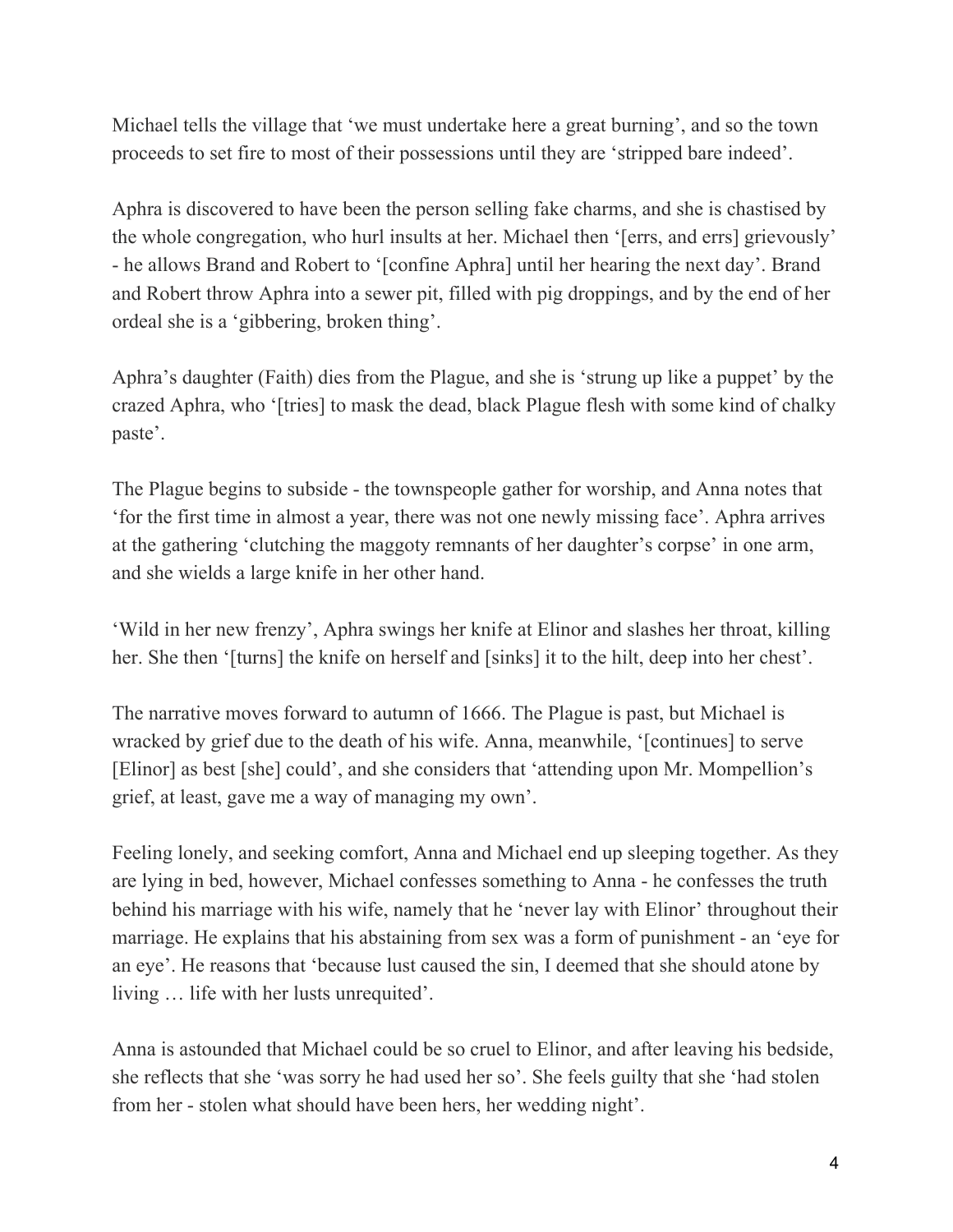Elizabeth Bradford's mother is about to give birth, but the surgeon '[has given] her up', and he has told Elizabeth that 'a woman of her age flirts with death by getting with child'. Anna tells Elizabeth that she has 'had some small experience attending childbirths', and she successfully helps Elizabeth's mother deliver the baby.

Elizabeth immediately tries to kill the baby due to the fact that it was 'a bastard, born of adultery'. Anna tells Elizabeth to 'give her to me, and [she] will raise her with love' - she then decides to flee from the town in order to protect the child.

Before Anna leaves, Michael finds her and tells her that he is 'sorry for what passed between us, sorry for everything', but that he is not looking for forgiveness and instead has 'come now only to help you go from here'. He offers her Anteros, his horse, so that she can make a quick escape.

Years later, Anna is in the city of Oran, Algeria, in North Africa. She is happy that she has '[severed] every tie that bound [her] to [her] old life'. She reflects that she 'did not want to walk each day in yet another place where Elinor had walked' and that in seeking new home, she believed 'the child and I together might make something entirely new'.

Anna works with Ahmed Bey, 'the most famous doctor in Barbary', and thinks he is 'the wisest and kindest man I have ever known'. She becomes a midwife and raises two children - Elinor (whom she conceived with Michael) and Aisha, the child she saved from death.

# **Overarching themes**

## *Communities in crisis*

- Fear and suspicion play a significant role in leading the small towns into crisis
	- The Crucible:
		- In Salem, when Betty Parris refuses to wake, the first instinct of the townspeople is to look for 'unnatural causes' (i.e. the Devil)
		- Reverend Hale comments that 'the Devil is alive in Salem'
		- Thomas Putnam believes there are 'hurtful, vengeful spirits' attacking Betty, Abigail and the other girls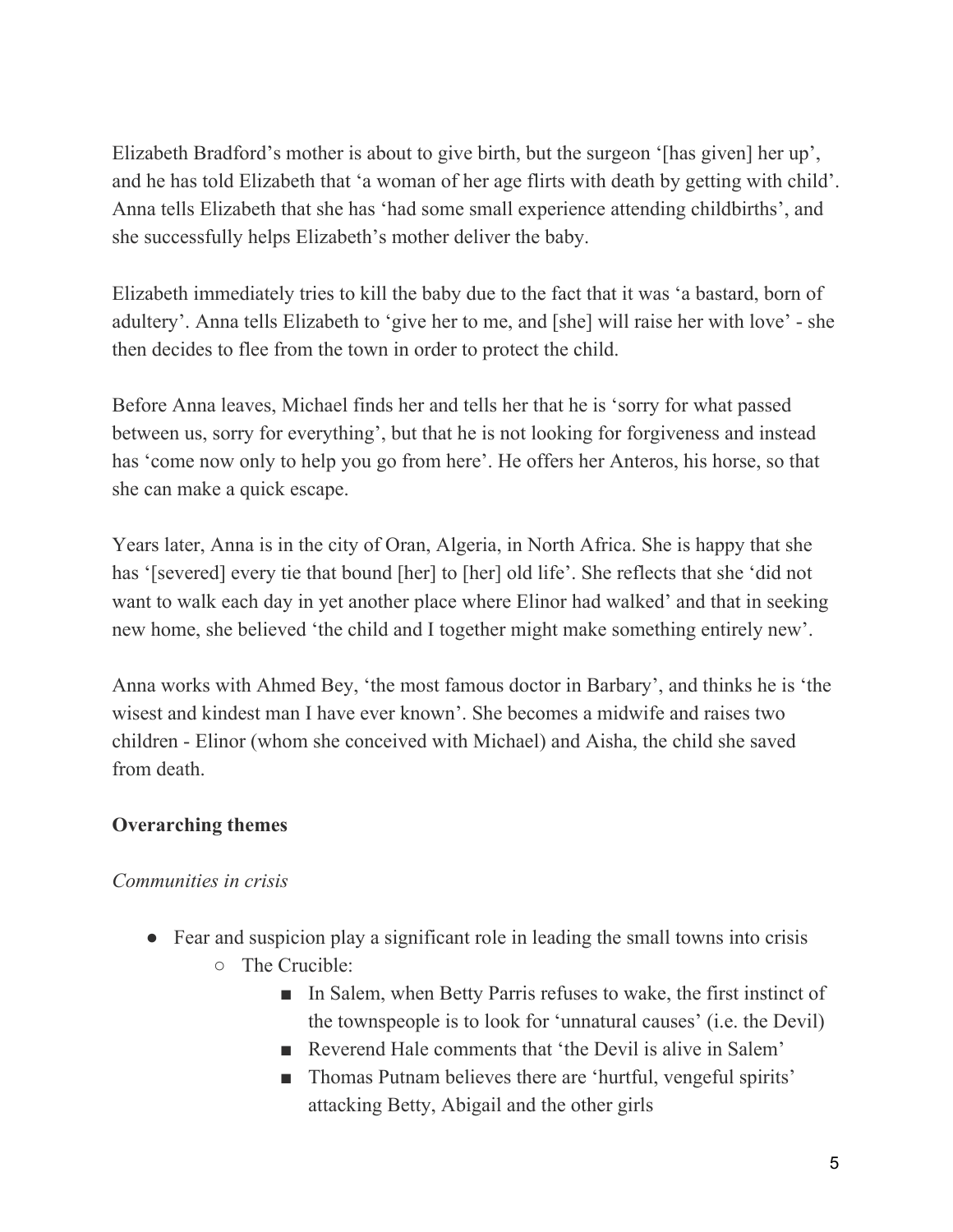- In Eyam, they murder the Healers
	- The townspeople believe Mem Gowdie to be a 'quack physician' and a 'witch [who] consorted with the Devil's spawn'
		- They decide to 'swim her' i.e. drown her in a lake
	- They murder Anys Gowdie, too
		- 'They [hung] her with her own rope'
	- Michael Mompellion comments that 'dangerous ideas may spread on the very wind … as easily as the seeds of disease'
- Certain characters take advantage of the crisis: they act purely out of self-interest, be it for self-gain or self-preservation
	- Aphra, Joss
		- Joss is tasked with digging graves for those who have died of the plague
			- He charges a 'thieving price' for his services
			- Anna observes that he has 'no check on his increasing greed'
		- Aphra sells fake charms to villagers that she claims will protect them from the Plague
			- She is caught 'trying to frighten ... Charity' into buying a charm
				- Anna is 'filled with disgust and anger' when she discovers this fact
	- Abigail
		- Abigail is quick to lay blame on others in order to save herself
			- After the girls are discovered dancing in the forest, Abigail tells Reverend Parris that the slave Tituba 'made [her] do it'
			- When Mary is testifying in front of Danforth and Hathorne, Abigail claims that Mary is practising 'a black art' and pretends that she is 'stretching her claws'
	- Thomas Putnam
		- Putnam accuses Martha Corey of witchcraft in order to acquire more land
			- Putnam provides the court with 'abundant evidence' that Martha Corey is 'reading … fortunes'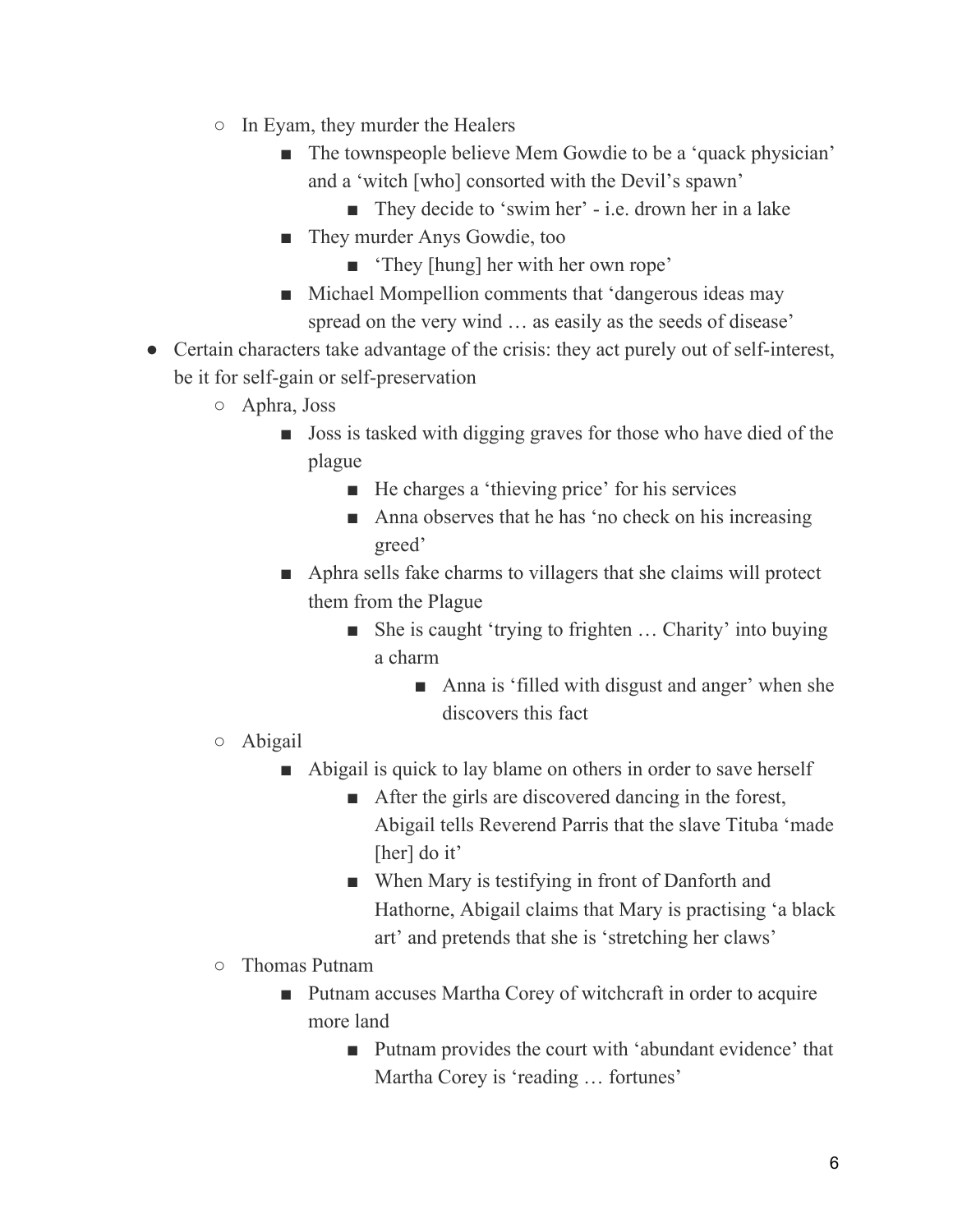- Giles Corey claims that Putnam is 'reaching out for land' and that he is feeding the court 'lies'
- Reverend Parris
	- He reverses his denials of witchcraft in order to preserve himself
		- He tells the court that John Proctor is 'mischief' and calls Mary Warren's testimony a 'vile lie'
- The crisis results in certain characters acting on their inner feelings in The Crucible, it is their resentments, in Year of Wonders, it is their suspicions/prejudices
	- The deaths of Mem and Anys Gowdie
		- The townspeople believe Mem Gowdie to be a 'quack physician' and a 'witch [who] consorted with the Devil's spawn'
			- They decide to 'swim her' i.e. drown her in a lake
		- They murder Anys Gowdie, too
			- 'They [hung] her with her own rope'
	- Inner resentments in Salem
		- Rebecca Nurse is charged with the 'murder of Goody Putnam's babies'
			- The Putnams dislike the Nurses, so they ensure Rebecca Nurse is accused and charged
		- A man named Walcott charges Martha Corey (Giles' wife) with 'bewitching [his pigs]'
			- He does this because she refuses to give him his 'money back'
				- (He purchased the pigs from her)
- The crisis also brings out the best in some people
	- Anna, Michael
		- Anna and Elinor
			- They help young Merry Wickford when a man named David Burton attempts to 'nick' her claim on a mine
				- Elinor insists to Anna that '[they] shall get this dish out for the child'
				- They tell Merry that she 'will not have to face [the loss of her family's mine]'
		- Anna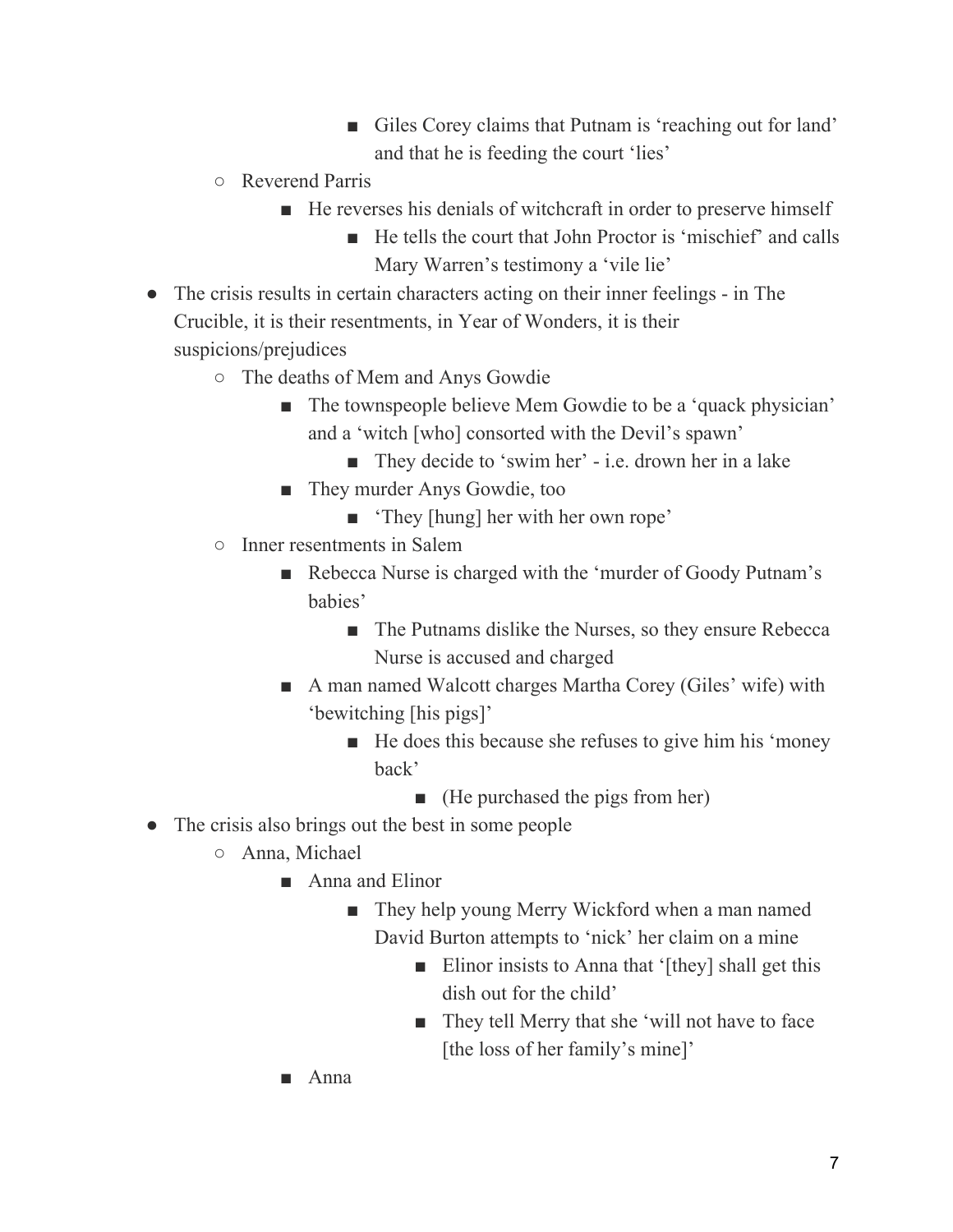- Although she is inexperienced, Anna helps to 'midwife Mary Daniel'
	- She and Elinor realise that '[they] are all [Mary] has' and they are determined to 'do the best [they] can'
- Michael
	- $\blacksquare$  Establishes the quarantine
		- He asks the residents of Eyam to 'accept this Cross' and demands that they do not '[carry] the seeds of the Plague' which will result in 'hundreds [dying]'
- John, Reverend Hale, Elizabeth
	- Reverend Hale
		- Attempts to convince Danforth to postpone the hangings
			- Asks that Danforth 'postpone a week' and reasons to him that it will 'speak mercy on [his] part'
	- Elizabeth
		- She attempts to convince her husband to confess to witchcraft in order to save his life
			- Tells John she 'wants [him] living'
	- John Proctor
		- Values his integrity, and refuses to confess to 'lies'
		- Refuses to implicate other townspeople as consorting with the Devil
			- When Danforth asks him whether he saw 'Rebecca Nurse in [the Devil's] company', Proctor replies 'No, I did not'
			- He tells Danforth that he '[speaks] his own sins; [he] cannot judge another'
- In both texts, the crisis results in some alarming behaviour
	- Year of Wonders
		- John Gordon flagellating himself to ward off the bubonic plague
		- Anna observes that fear 'took each of us differently'. Some, such as Andrew Merrick, withdraw from the village to live a hermit-like existence.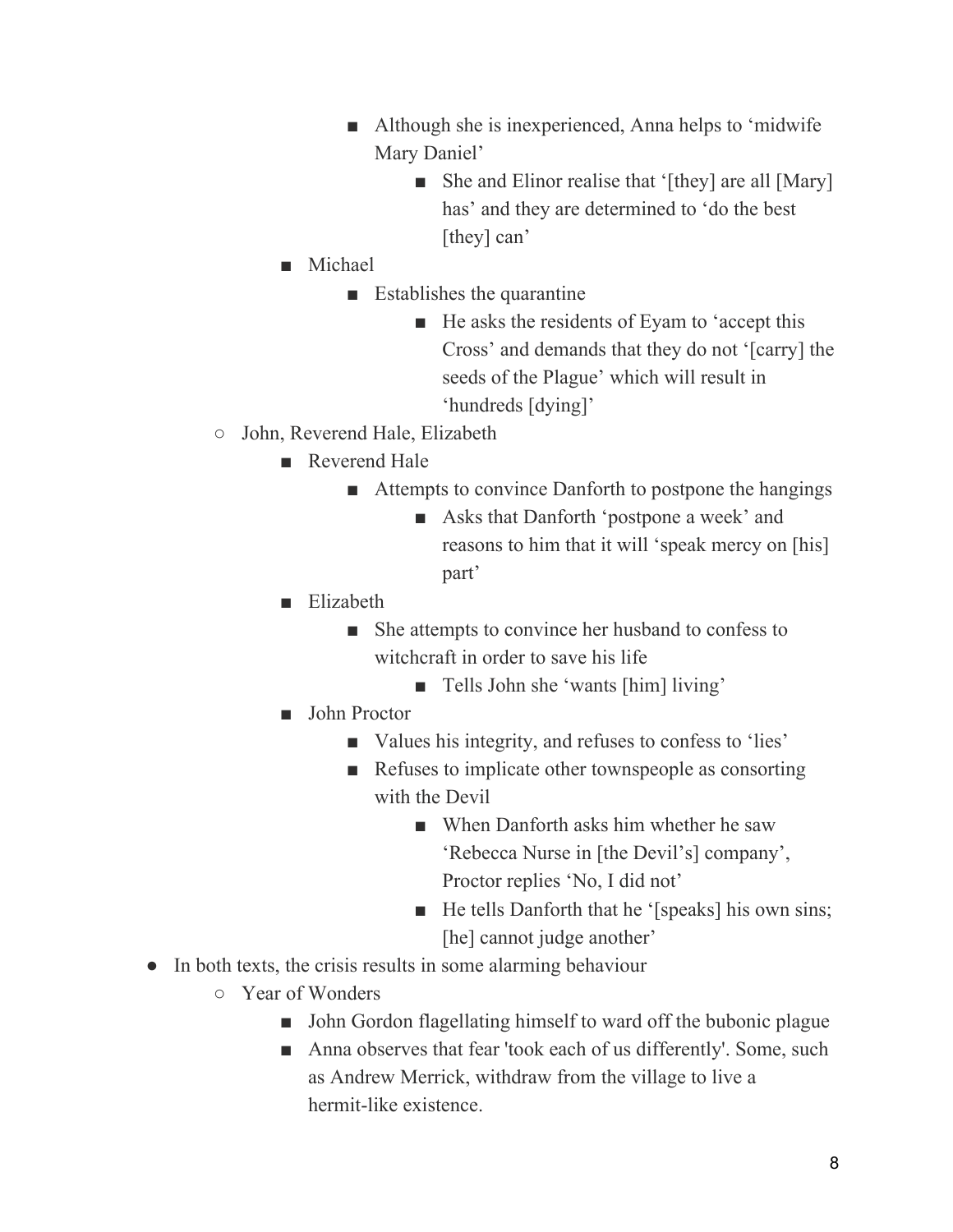- Others, such as Jane Martin, 'slaked their dread in drink and their loneliness in wanton caresses'
- The Crucible
	- There are 'orphans wandering from house to house'
	- People are '[swearing] to anything' to avoid being hanged
- In The Crucible, crisis ultimately brings Salem to ruin, while in Year of Wonders, Eyam eventually manages to heal
	- The Crucible
		- Reverend Hale observes that there are:
			- 'abandoned cattle ... on the highroads' due to the fact that 'their masters are in the jails'
			- 'Rotting crops'
		- Due to what Reverend Hale terms as 'pride' and 'vanity', John Proctor decides to hang in order to preserve what Elizabeth calls his 'goodness'
		- The hysteria even spreads to other towns
			- Parris mentions that there is 'rebellion in Andover'
	- Year of Wonders
		- The plague ends
			- 'The Plague was past'
		- Anna is able to find happiness in Oran
			- She is able to 'make something entirely new'

# *Religious beliefs*

- The religious influences in both Eyam and Salem lead to superstitions
	- Year of Wonders
		- Kate buys a strange charm a piece of paper reading 'Abracadabra'
			- She believes she has bought it from the 'ghost' of Anys Gowdie
	- The Crucible
		- When Betty and Ruth fall sick, people are convinced they are being attacked by the devil
			- Thomas Putnam is convinced there is 'a murdering with among [them]'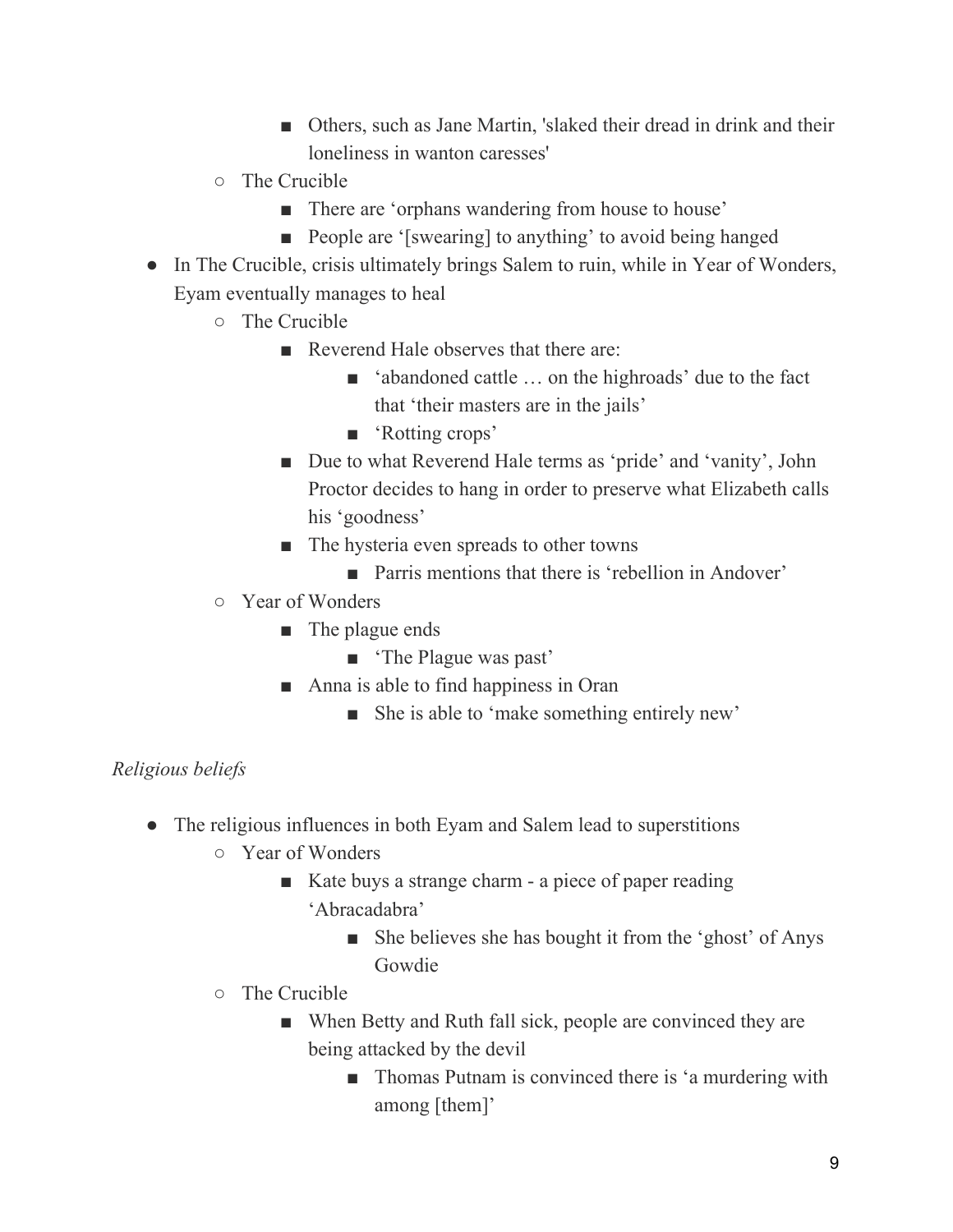- All the townspeople believe in 'Lucifer' and his 'black book'
	- When Sarah Good confesses that she 'wrote [Lucifer's] name … with her blood', the court believes her
- In both texts, religion provides characters with a sense of conviction about good and evil, (although Anna in 'Year of Wonders' does not possess this conviction)
	- Year of Wonders
		- Michael Mompellion is convinced the town must quarantine themselves for the greater good
			- He instructs them that they must 'let none enter and [let] none leave'
			- He tells them they must 'accept this Cross' and 'carry it in God's Holy Name'
		- Anna does not have faith that all actions are either godly or satanic
			- She recognises early on that 'how [she] had been taught to view the world' was not necessarily correct
				- This is due to Anys Gowdie
					- 'Anys Gowdie confounded such thinking'
						- 'She did good'
						- The well-being of our village rested more on her works, and those of her aunt, than on the works of the rectory's occupant'
		- Anna also questions whether God exists, or whether he would even care about the people on earth
			- 'Why should I believe that God cared for such a small life such as mine?'
	- The Crucible
		- Deputy Governor Danforth refuses to delay the hangings, stating that 'postponement [would speak] a floundering on [his] part'
			- He is adamant that 'while [he speaks] God's law, [he] will not crack its voice with whimpering'
		- Danforth declares that he will 'hang ten thousand' if they dare rise against the law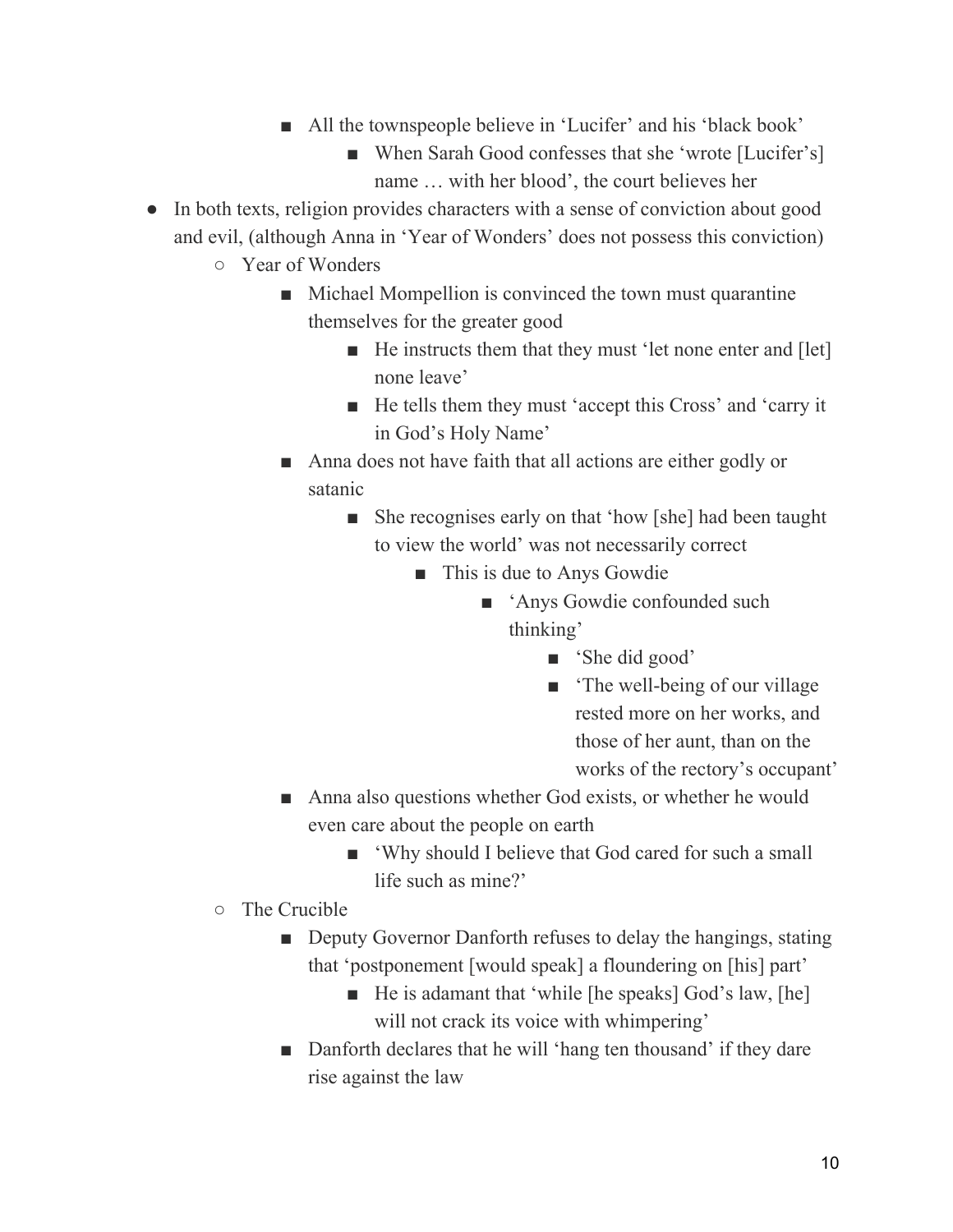- In The Crucible, characters view the world in terms of polarities i.e. there is only good and evil, and nothing in between. Year of Wonders is much the same, although Anna at some points is able to consider a different viewpoint
	- The Crucible
		- Deputy Governor Danforth stresses that good Christians can only be with the court or against it: 'there be no road between'
		- Danforth proclaims that 'an ocean of salt tears could not melt the resolution of the statutes'
	- Year of Wonders
		- Anna has been taught to view the world in terms of polarities
			- She reflects that there are 'two natures', which she describes as 'godly and right, or Satanic and evil'
		- BUT
			- She contemplates whether 'perhaps each was false, equally' and that 'the Plague was neither of God nor the Devil, but simply a thing in Nature, as the stone on which we stub a toe'
			- George Viccars questions Anys Gowdie's 'lustfulness and debauchery'
				- Anna responds that Anys lives in a 'hard world', and that she is not likely to be concerned with 'how vile [she smells]'.
					- Anna's point is that Anys' 'debauchery' does not define her - that she is still capable of being a good person in spite of her sins
- In Year of Wonders, religious faith begins to fade when crisis takes hold, whereas in The Crucible, the townspeople hold firm to their belief in God
	- Year of Wonders
		- Mompellion is so shaken by the events of the plague that he concludes 'there is no God'
		- The plague causes the people of Eyam to doubt their faith, too
			- 'Whispers passed that Mr. Mompellion's sermon was mistaken'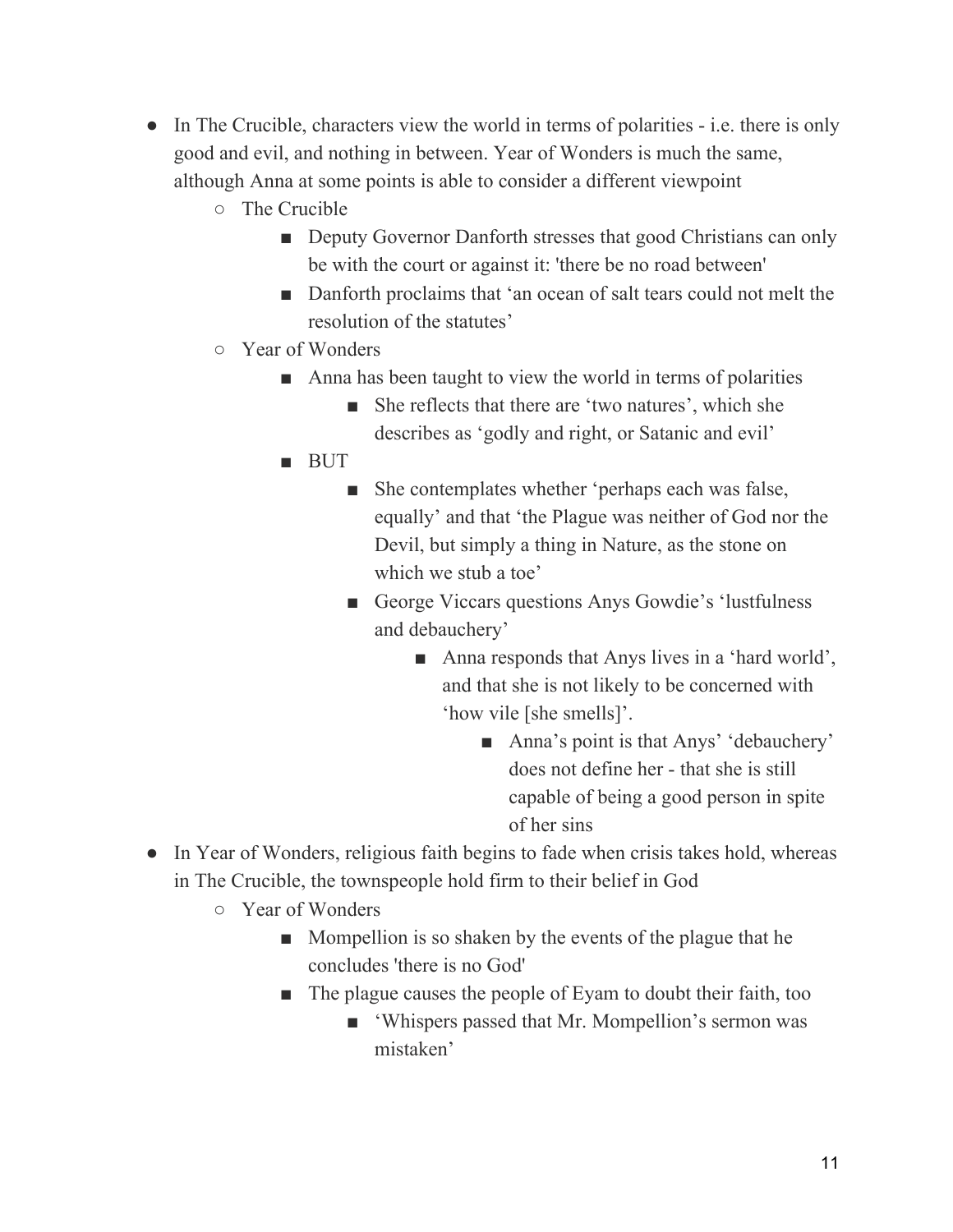- Anna observes that 'fear ... was working strange changes' and that it '[corroded] their ability for clear thought'
- Anna notes that 'we were ... weary of words. What had they brought us, after all?'
- At the end of the novel, when Anna is living in Oran, she refers to the 'flimsy, tattered thing that is the remnant of [her] own belief'
	- She pictures her faith 'like the faded threads of a banner on a battlement, shot-shredded'
- The Crucible
	- Even when her husband goes to the gallows, Elizabeth is proud that he '[has] his goodness now'
	- Danforth, towards the end of the play, declares that America is a 'Christian country'
	- There are hints in a monologue from Reverend Hale that the events of Salem have changed people's minds to some degree
		- He tells Elizabeth to 'cleave to no faith when faith brings blood'
		- BUT ultimately he refers to 'God's judgement' and states that he '[seeks] a Christian way'

## *Triangular relationships*

- In 'The Crucible', poor relationships are the catalyst for crisis, whereas in 'Year of Wonders', they are a source of strength
	- The Crucible
		- The relationship between Abigail Williams and the Proctors in The Crucible forms a negative triangle
			- Abigail is deeply in love with Proctor, and she tells him she 'cannot sleep for dreamin' and urges him to admit that he 'loved [her] then and [still does] now'
	- Year of Wonders
		- Together, Anna and the Mompellions carry the burden of supporting the devastated community
			- They help Merry Wickford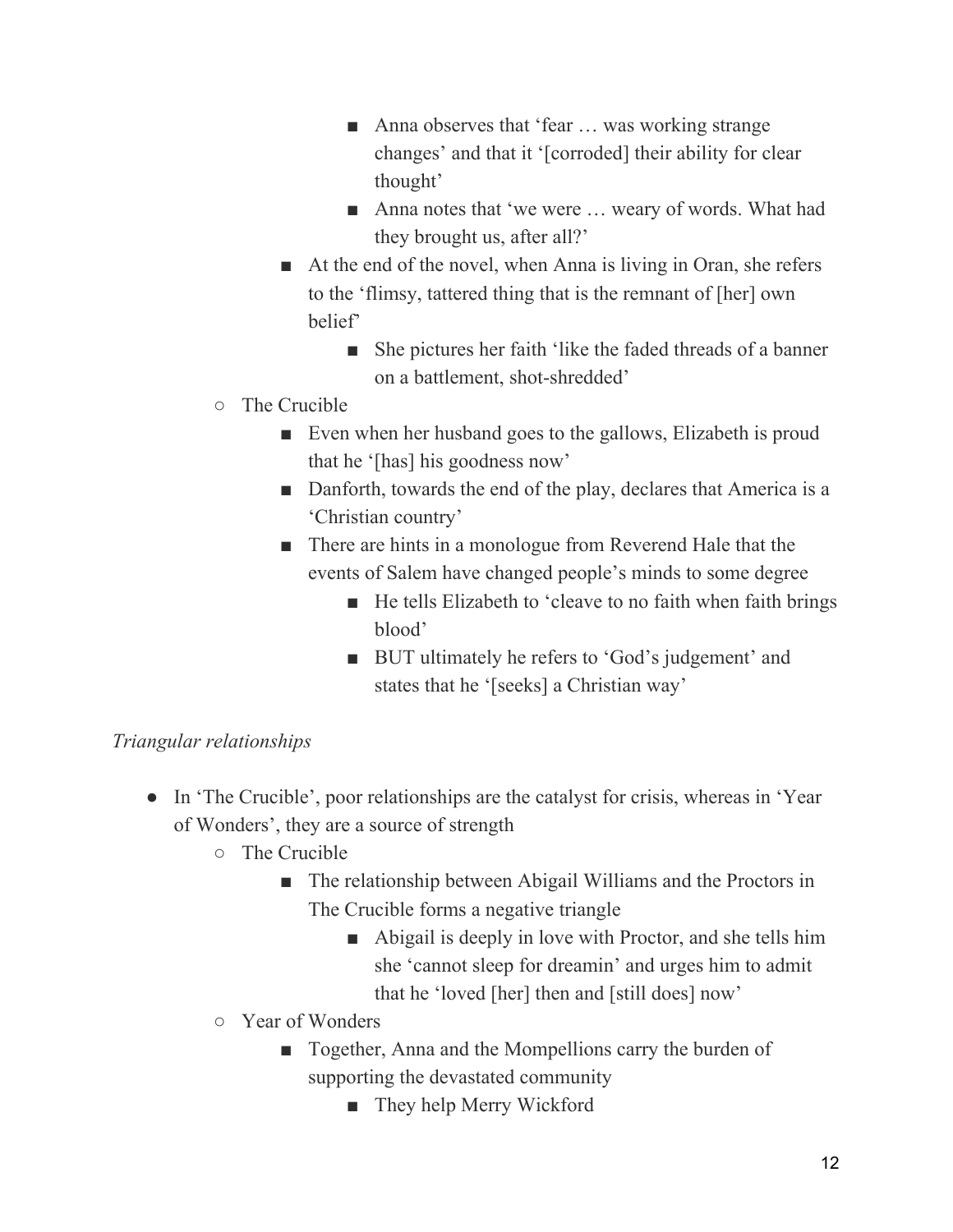■ They help to midwife Mary Daniel

### *Sin and redemption*

- In both texts, the idea of sin hangs heavily over many of the main characters
	- Year of Wonders
		- Michael believes Elinor's abortion to be her 'gravest' sin
			- He thus punishes her by withholding intimacy throughout their marriage
				- He believes that 'she should atone' by living her life with 'her lusts unrequited'
		- Characters like John Gordon are 'flagellants' who believe that 'by grievous self-punishment, they can allay God's wrath'
	- The Crucible
		- When Elizabeth mentions her thoughts to John about him committing lechery, he explains how much the consequences of his sins have affected him
			- 'Were I stone I would have cracked for shame this seven month!'
		- John believes that Elizabeth's 'spirit twists around the single error of [his] life' and that he 'will never tear it free'

# **Key Characters:**

## **Year of Wonders**

#### Main characters:

- *Anna Frith*
	- Protagonist
	- Housemaid
	- Intelligent
	- Selfless and giving
	- The events of the Plague result in Anna losing her faith
- *Michael Mompellion*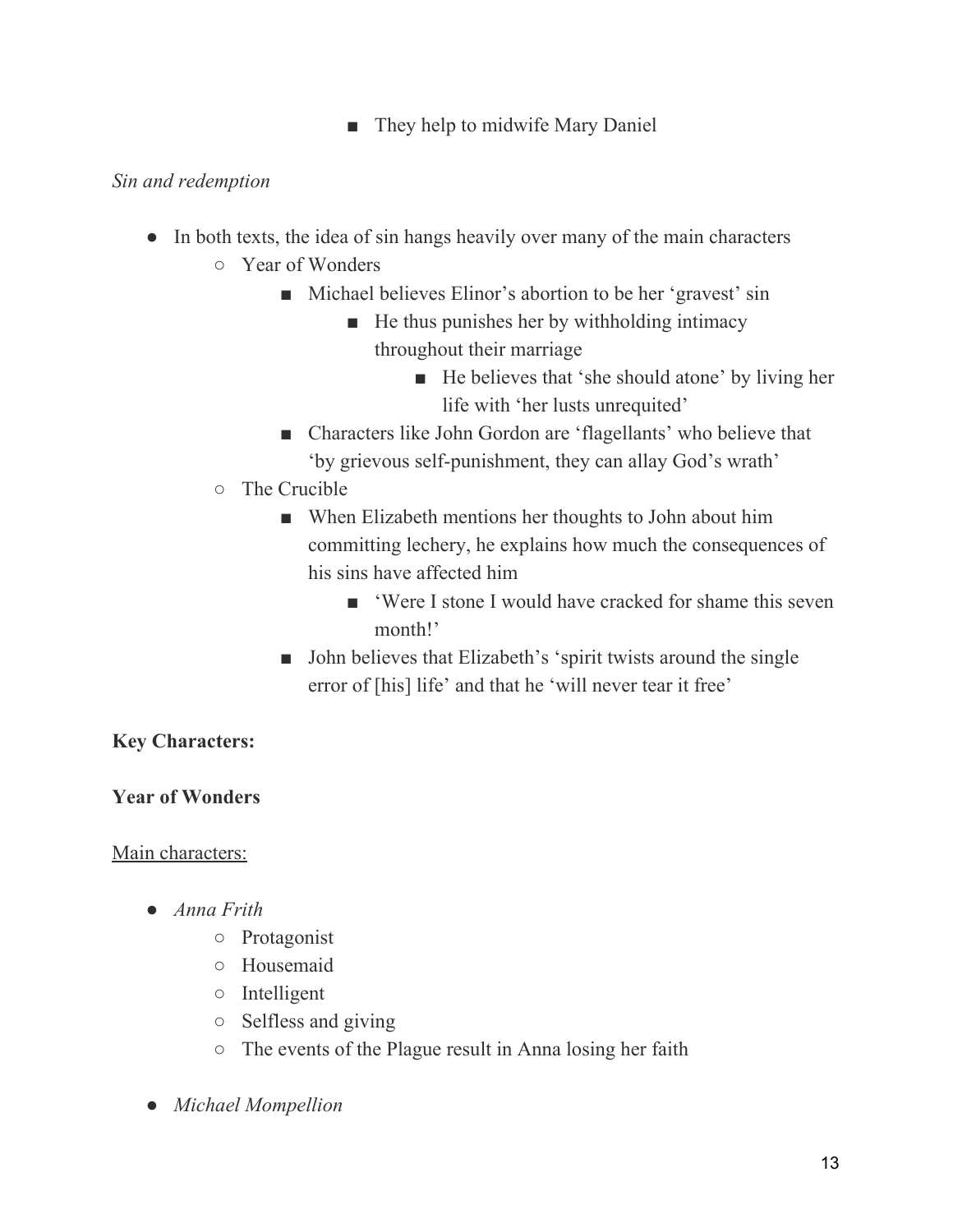- Rector
- De facto leader of Eyam
- Charismatic
- Convinces town to quarantine themselves
- Refused to have sex with his wife due to her abortion
- *Elinor Mompellion*
	- Young wife of Michael Mompellion
	- Kind and generous
	- Had a self-induced abortion when young, leaving her unable to bear children
	- Dies towards end of novel
- *● Josiah 'Joss' Bont*
	- *○* Anna's father
	- *○* Greedy and amoral
	- *○* Tries to bury a man alive in order to steal from him
- *Aphra Bont*
	- Anna's stepmother
	- Sells fake charms to the other townspeople, and proceeds to be punished by being thrown into a sewer pit
	- Becomes deranged
	- Kills Elinor

#### Other characters:

- Mem & Anys Gowdie (Healers, killed by other townspeople who are fearful that they possess strange powers)
- Elizabeth Bradford/The Bradfords (Flee Eyam when the Plague begins to ravage the town)
- John & Urith Gordon (Flagellate themselves in the belief that it will save them from the Plague)

## **The Crucible**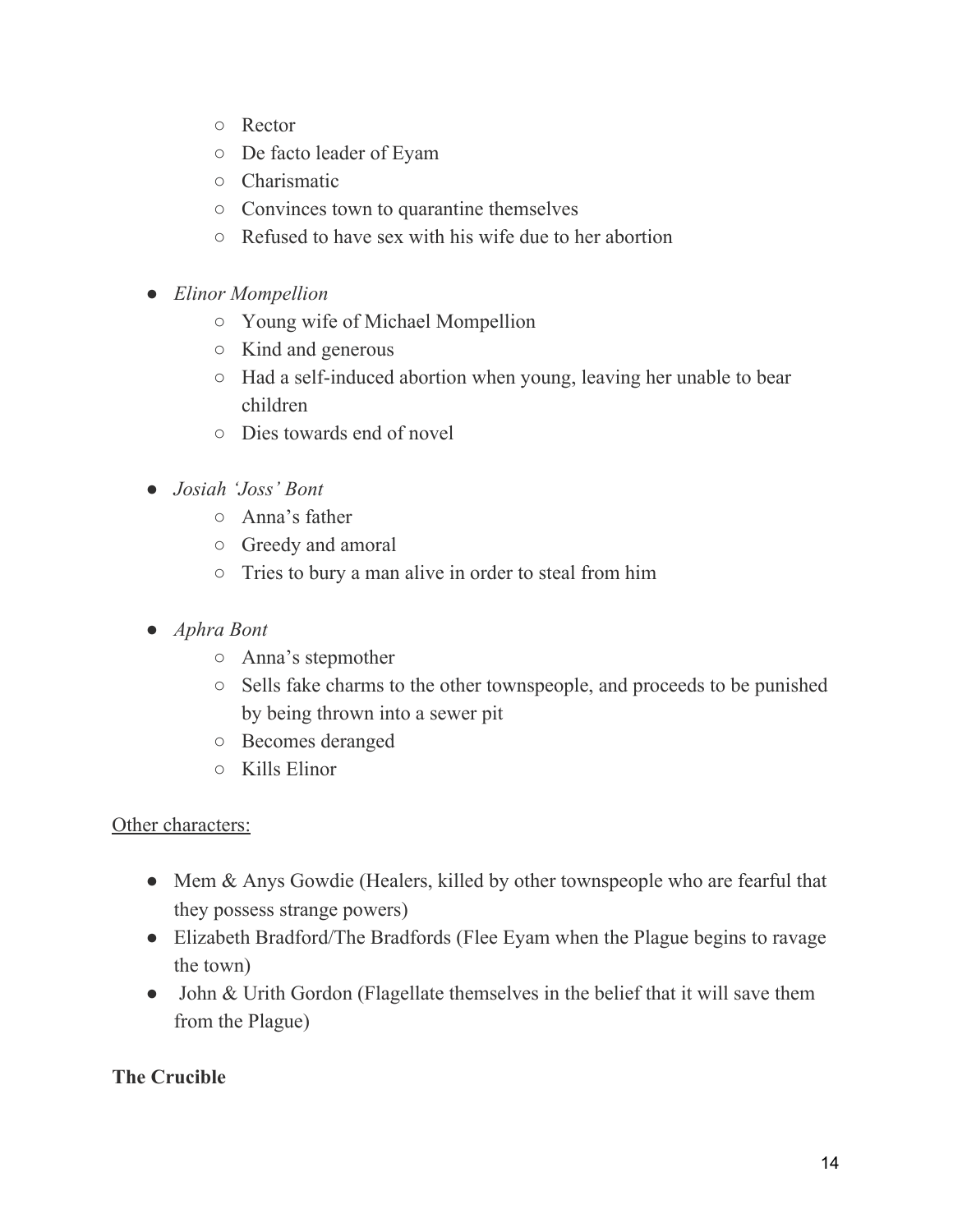#### Main characters:

- *John Proctor*
	- Husband of Elizabeth Proctor
	- Had an affair with Abigail Williams
	- Powerful man
	- Possesses a sense of integrity
- *Abigail Williams*
	- 17 years old
	- Niece of Reverend Parris
	- Still in love with John Proctor
	- Deceptive
	- Accuses many others of witchcraft
- *Elizabeth Proctor*
	- Good woman
	- Has a reputation for never lying
	- Lies at a crucial stage of the play in order to protect the reputation of John Proctor
	- Blames herself for John Proctor's affair with Abigail
- *Reverend Hale*
	- Initially has a black-and-white way of thinking
	- As the story progresses, Hale begins to doubt the stories of Abigail and the other girls
	- $\circ$  Attempts to convince Danforth & the court to stop the hangings
- *Deputy Governor Danforth*
	- Highly dogmatic
	- Comes to Salem to preside over the witch trials
	- Sends many innocent people to the gallows
	- Believes that what he's doing is right

#### Other characters: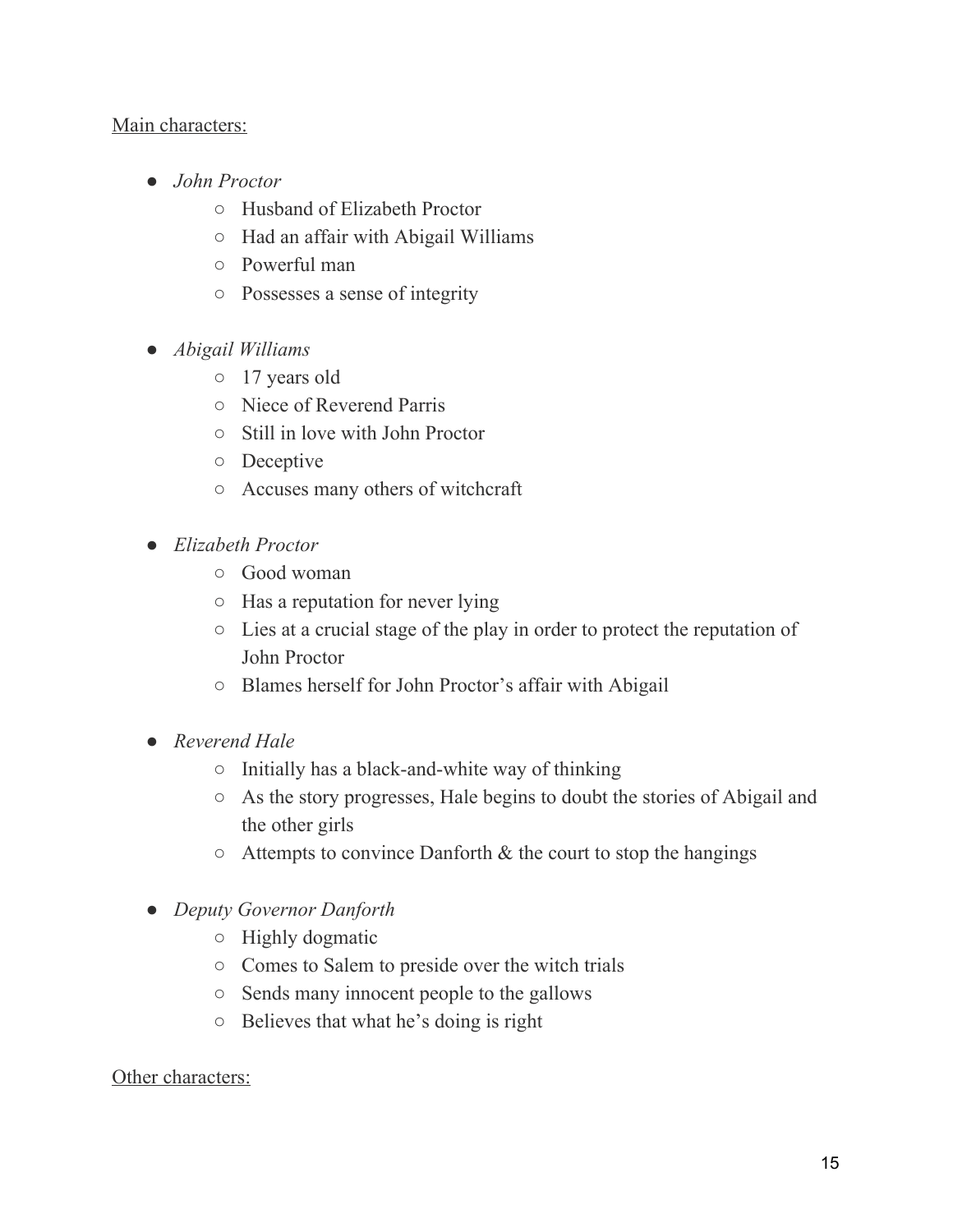- Thomas Putnam (Rich farmer, seeks to increase his wealth by accusing Martha Corey of witchcraft and thus taking the Corey land)
- Giles Corey (Poor farmer, wife is accused of witchcraft)
- Francis Nurse (Rich farmer, wife is accused of witchcraft)

## **Key quotes**

## Year of Wonders:

"I knew how easy it is for widow to be turned witch in the common mind"

"Dark and light, dark and light, dark and light. That was how I had been taught to view the world. The Puritans who ministered to us here had held that all actions and thoughts could be only one of two natures: godly and right, or Satanic and evil."

"Your blood will drive this sickness from my mother's body."

"But how would we repay the kindness of those who received us, if we carried the seeds of the Plague to them? What burden would we bear if, because of us, hundreds die who might have lived? No! Let us accept this Cross. Let us carry it in God's Holy Name!"

"I said then, and I say now, that my life and the lives of my family are of more consequence to me than some possible risk to strangers." (Colonel Bradford)

"You could have run and sought your own safety, and yet your loyal heart taught you to do otherwise." (Michael Mompellion to Brand)

"This Plague will make heroes of us all, whether we will or no. But you are the first of them." (Mompellion to Brand)

"Why did He raise us up out of the clay, to acquire good and expedient skills, and then send us back so soon to be dust when we yet had useful years before us?"

"Burton, a neighbouring miner, took his chance and placed the first nick upon the spindle of her stowe."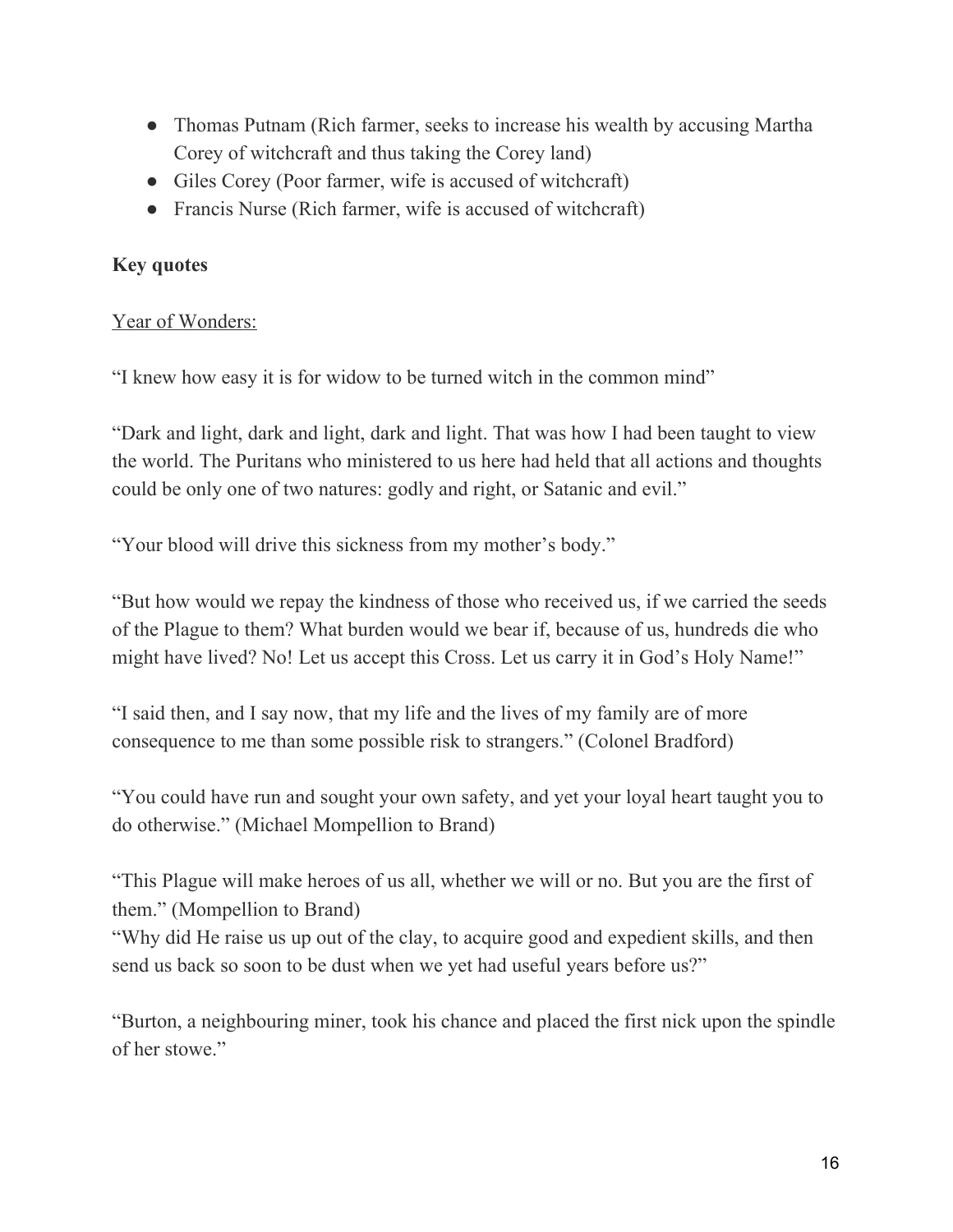"For one time, at least, in that hard season, I had the satisfaction of having done a thing that had come out right."

"In his callousness, he would knock upon the doors of the ailing, saying if they wanted a grave he would dig it then and there or not at all. And so a person who yet lived would lie in his sickbed and listen to the rise and fall of my father's spud."

"Aphra has ever been superstitious. I believe that she convinced my father that she had somehow obtained chants or charms or somesuch to preserve them from the Plague's infections."

"One of these believes we embraced, the other we scorned as superstition. But perhaps each was false, equally. Perhaps the Plague was neither of God nor the Devil, but simply a thing in Nature, as the stone on which we stub a toe."

"So where, exactly, in the design of the world, did I believe that matters tilted the scale sufficient to garner God's notice? If I did not think He cared for the lie of a rock, why should I believe that He cared for a small life such as mine? It came to me then that we, all of us, spent a very great deal of time pondering these questions that, in the end, we could not answer. If we balanced the time we spent contemplating God, and why He afflicted us, with more thought as to how the Plague spread and poisoned our blood, then we might come nearer to saving our lives."

"It seems that dangerous ideas may spread on the very wind and seek us out near or far, as easily as the seeds of disease have done."

"Laid blame for the Plague on the sins of others"

"I have read of how in foreign cities they put hundreds of such innocents to death by fire."

"She has taken the pure vessel of her body and filled it with corruption. She has done this knowingly. She shall be punished…" (Michael about Jane Martin)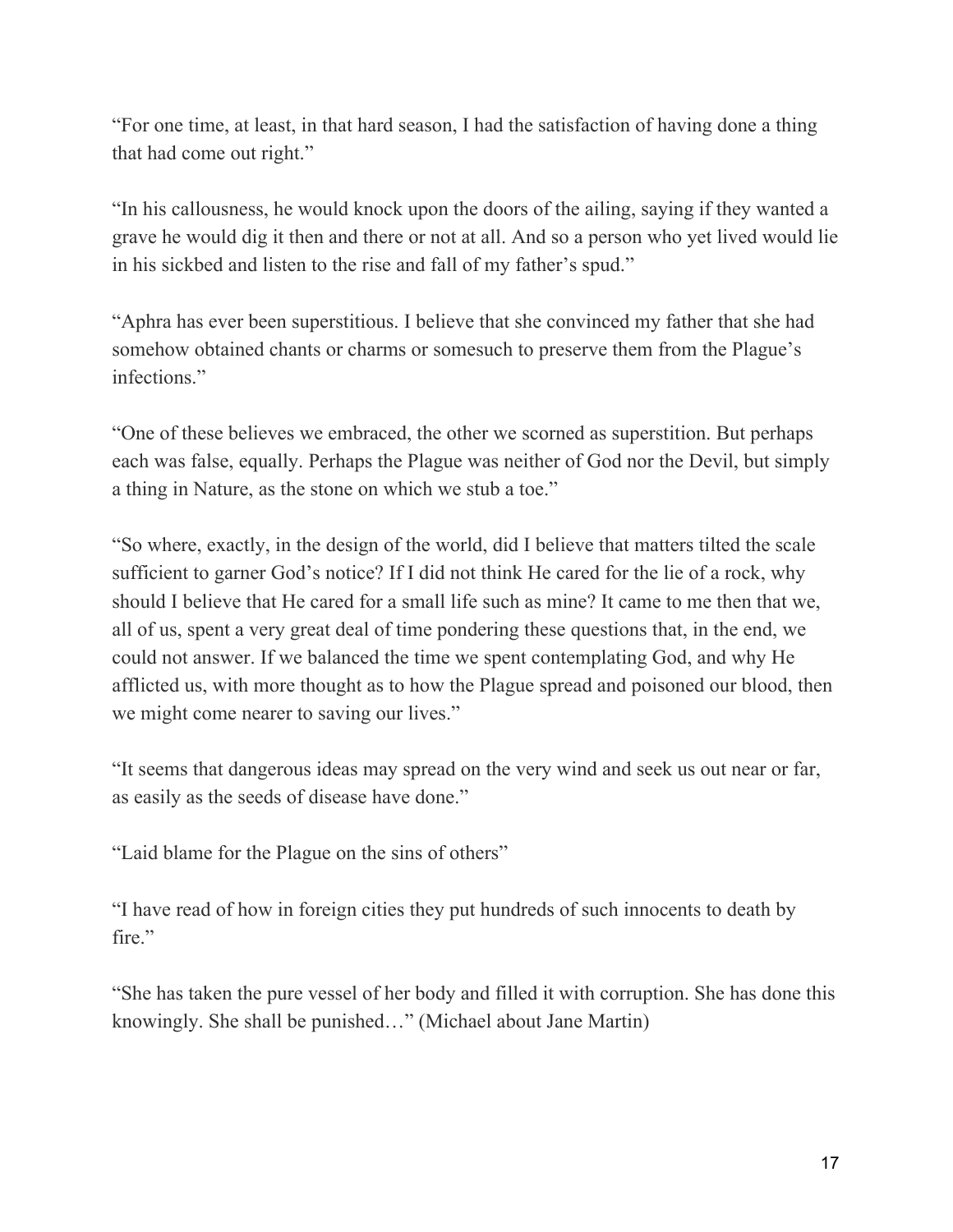"Whispers passed that Mr. Mompellion's sermon was mistaken. Most dismissed such talking. But fear, as I have said, was working strange changes in all of us, corroding our ability for clear thought."

"If the rector doesn't do something, and quickly, I thought, this crowd will become a mob, and unslakable. We were all of us like wounded animals, our hurts so raw and our fear so great that we would lash out at anyone, especially someone who had acted as evilly as Aphra."

## The Crucible:

"The Salem tragedy, which is about to begin in these pages, developed from a paradox. It is a paradox in whose grip we still live, and there is no prospect yet that we will discover its resolution. Simply, it was this: for good purposes, even high purposes, the people of Salem developed a theocracy, a combine of state and religious power whose function was to keep the community together, and to prevent any kind of disunity that might open it to destruction by material or ideological enemies. It was forged for a necessary purpose and accomplished that purpose. But all organisation is and must be grounded on the idea of exclusion and prohibition, just as two objects cannot occupy the same space. Evidently the time came in New England when the repressions of order were heavier than seemed warranted by the dangers against which the order was organised. The witch-hunt was a perverse manifestation of the panic which set in among all classes when the balance began to turn towards greated individual freedom."

"We cannot leap to witchcraft. They will howl me out of Salem for such corruption in my house." (Parris)

"Thomas Putnam felt that his own name and the honour of his family had been smirched by the village, and he meant to right matters however he could."

"Now look you. All of you. We danced. And Tituba conjured Ruth Putnam's dead sisters. And that is all." (Abigail)

"The necessity of the Devil may become evident as a weapon, a weapon designed and used time and time again in every age to whip men into a surrender to a particular church or church-state."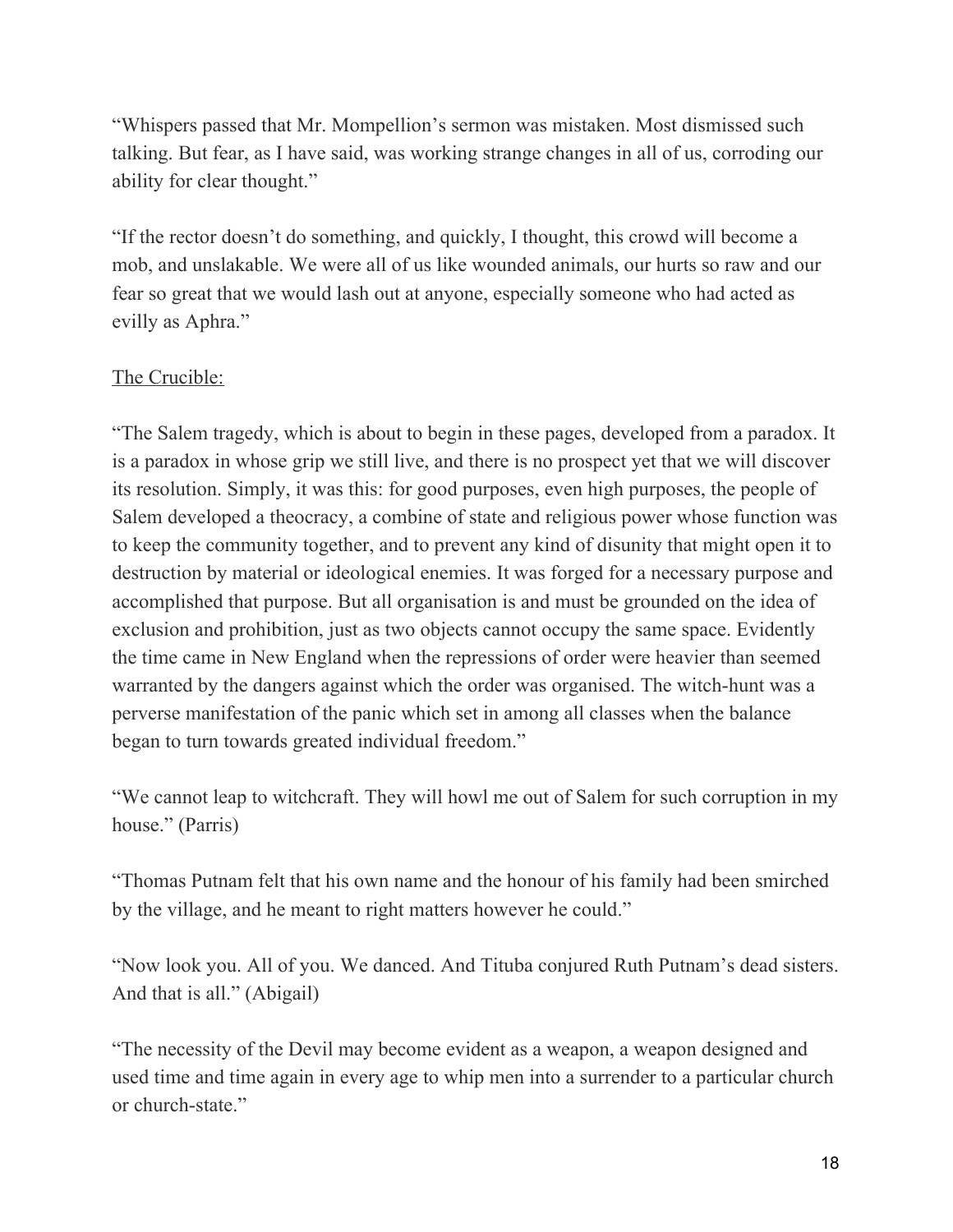"She made me do it! She made Betty do it!" (Abigail about Tituba)

"I want the light of God, I want the sweet love of Jesus! I danced for the devil; I saw him; I wrote in his book; I go back to Jesus; I kiss His hand. I saw Sarah Good with the Devil! I saw Goody Osburn with the Devil! I saw Bridget Bishop with the Devil!" (Abigail)

"There be a thousand names; why does she call mine? There be a certain danger in calling such a name - I am no Goody Good that sleeps in ditches, nor Osburn, drunk and half-witted. She'd dare not call out such a farmer's wife but there be monstrous profit in it. She thinks to take my place, John." (Elizabeth about Abigail)

Hale: "They have confessed it."

Proctor: "And why not, if they must hang for denyin' it? There are them that will swear to anything before they'll hang; have you never thought of that?"

"That bloody mongrel Walcott charge her. Y'see, he buy a pig off my wife four or five year ago, and the pig died soon after. So he come dancin' in for his money back. So my Martha, she says to him, 'Walcott, if you haven't the wit to feed a pig properly, you'll not come to own many,' she says. Now he goes to court and claims that from that day to this he cannot keep a pig alive for more than four weeks because my Martha bewitch them with her books!" (Giles Corey)

"Why do you never wonder if Parris be innocent, or Abigail? Is the accuser always holy now? Were they born this morning as clean as God's fingers? I'll tell you what's walking Salem - vengeance is walking Salem. We are what we always were in Salem, but now the little crazy children are jangling the keys of the kingdom, and common vengeance writes the law! This warrant's vengeance! I'll not give my wife to vengeance!" (Proctor)

"But you must understand, sir, that a person is either with this court or he must be counted against it, there be no road between. This is a sharp time, now, a pre-cise time we live no longer in the dusky afternoon when evil mixed itself with good and befuddled the world." (Danforth)

"Postponement now speaks a floundering on my part; reprieve or pardon must cast doubt upon the guilt of them that died till now. While I speak God's law, I will not crack its